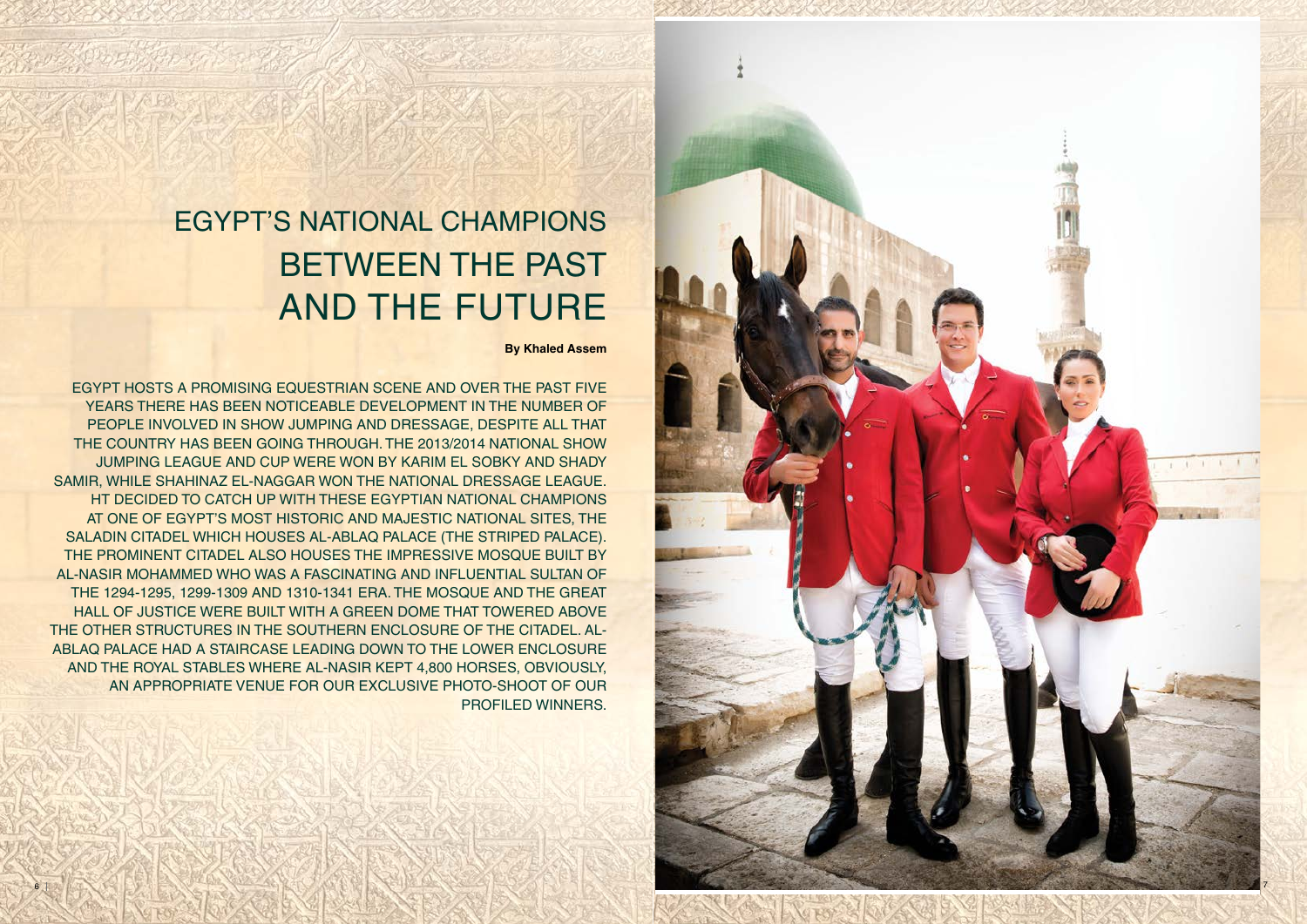#### **FUTURE PLANS:**

"I hope that the equine ban imposed on Egypt four years ago would soon be lifted because I would like to go to compete in the Arab League. I would be unable to base my horses in Europe the way many other riders are doing so now because of my full-time job at my dentistry clinic here. I would also be keen to pass on the experience I have through local training workshops which I could consider giving twice a month for two or three hours."





### KARIM EL SOBKY NATIONAL LEAGUE WINNER:

#### **PERCEPTIVE TEAMWORK:**

"This is the fourth time for me to win the National League; I came in 1st place with Tistarosa and 4th place with Dalivina. The effort exerted in winning the 2013/2014 season was a lot less than before because I had started to think about the sport in a different way; my focus is currently based on the balance of the horse which was a major contributing and developing factor for my recent results as well as Shady's. Even though our horses jump the biggest classes here, we decided to invest in training them over smaller fences almost completely without contact in order to

 develop their own natural balance in front of the fence, where in time they would independently assess the take-off point, and moreover create the necessary disposition for ascent. This helped the horses refine their perceptions and feels for the distance because the difference between a horse with a winning attitude and another one without is that the former helps the rider figure out the better take-off point to the fence, and responds accordingly. I focus diligently on the balance of the horse along with that of the rider and I also tried to implement with Shady forward riding and how to apply it. Now, Shady focuses on riding the corners forward to the fences all the time and afterwards feels his distance as a result. This tremendously helped him in keeping a continuous tempo and pace throughout the course."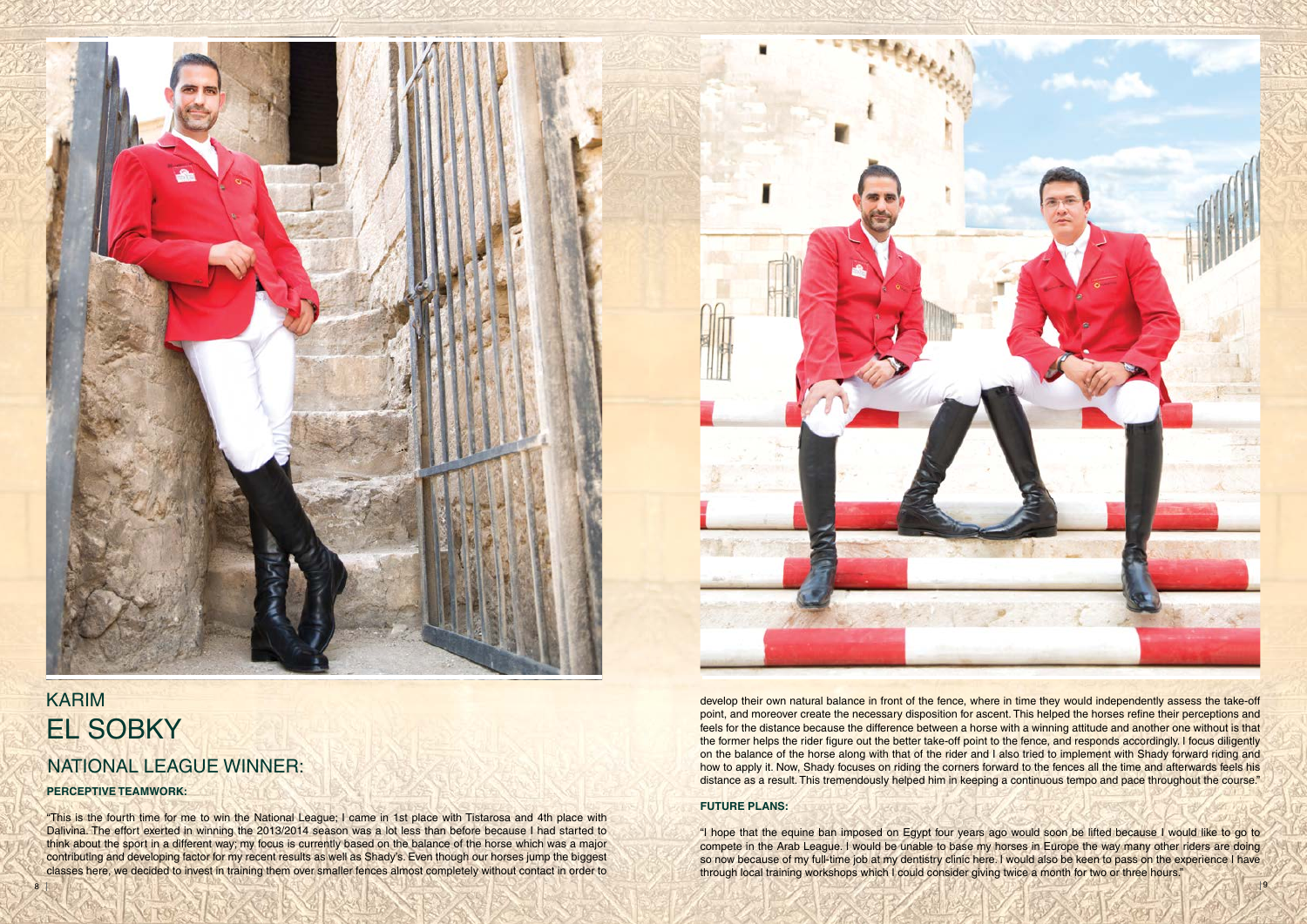

### **SHADY** SAMIR NATIONAL CUP WINNER:

#### **THE HORSES AND THE CONFIDENCE:**

"Being in the top league is very exhilarating and quite frankly takes a lot of work and mileage, not just to reach the top but to stay there. A lot of hard work locally and internationally as well as a management plan for the choice of which horses to ride in which class and which shows to attend, allows me to accordingly define my bigger goal.

"Locally, I came in 2nd in the Egyptian League with Alejandro and 3rd with Elkbeer Awe. In the Egyptian Cup, I came in 1st with Elkbeer Awe yet 6th with Alejandro. Internationally, it took quite some time to find the right horses to buy and proceed with my training in Holland which added tremendously to my exposure at international shows and my ability to cope better in front of a bigger crowd. As such I also decided to go the United Arab Emirates (UAE) and participate in some World Cup Qualifiers. It was then that I realised that I needed to redefine my horse purchase strategies as I am a rider that needs time to communicate and bond with my horses before I suddenly take them to bigger classes. The League in the UAE was very tough as all top Arab riders are present and the remarkable increase in prize money. I was lucky I had some good results; I was placed 3rd in Sharjah's Grand Prix with Cuba Libre, a seven-year-old mare. Such exposure made it much easier for me to ride locally especially since I have better horses here. I could have done better in the Egyptian League, but as I mentioned, I was showing in the UAE and as a consequence didn't participate at all the shows here."

#### **RIDING PARTNERS:**

"Elkbeer Awe was a horse originally ridden by Karim who helped me a lot and mentioned that the horse would improve my overall skills because he has a very sensitive back and mouth, he doesn't let anyone touch him; as such, I would learn plenty from the horse. Even though I got a lot of advice from others against that horse, I purchased him anyway and he turned out to be a useful horse as advised by Karim. The points that Karim elaborated on were using much less hands and it was much more about balance instead, not just the rider's balance, but mostly the horse's. "You can always compromise the distances but never the balance of the horse", he would say. For example, even though Alejandro is a fast and hot-blooded horse, I am now able to ride him with a lot less contact. In the past he was more dependent on the hands and accordingly was always too sharp. Now that he is more balanced and less dependent, he is much more manageable in the ring. Karim is like my mentor to me, whenever I choose a new horse I always refer to his opinion. Riding forward has saved me a lot of time faults which has led to my better results this season."

#### **FUTURE PLANS:**

"I will take Alejandro and Elkbeer Awe and head over to France to train with Alice Debany Clero as she has organised a 10-week-plan for us until we start the 2014/2015 Arab League season in Morocco. Her plan is to help us in the preparation; the horses are 12 and 13 years old respectively and they're the ones who are ready to compete in these events and I think that I have a big chance at winning with them. Alejandro is brave, I will use him for all the bigger classes while Elkbeer Awe is more competitive so I would ride him in grand prixs. I have another nine-year-old horse who I just bought and jumped in Lummen this year. I will use him with the other horses in Europe for the medium tours and above and at the beginning of the 2015 season I will take him back to Egypt. I do hope that after showing in Europe this summer, I will be able to compete in the 11 World Cup Qualifiers of the 2014/2015 Arab League season so I can actually make it to the World Cup."